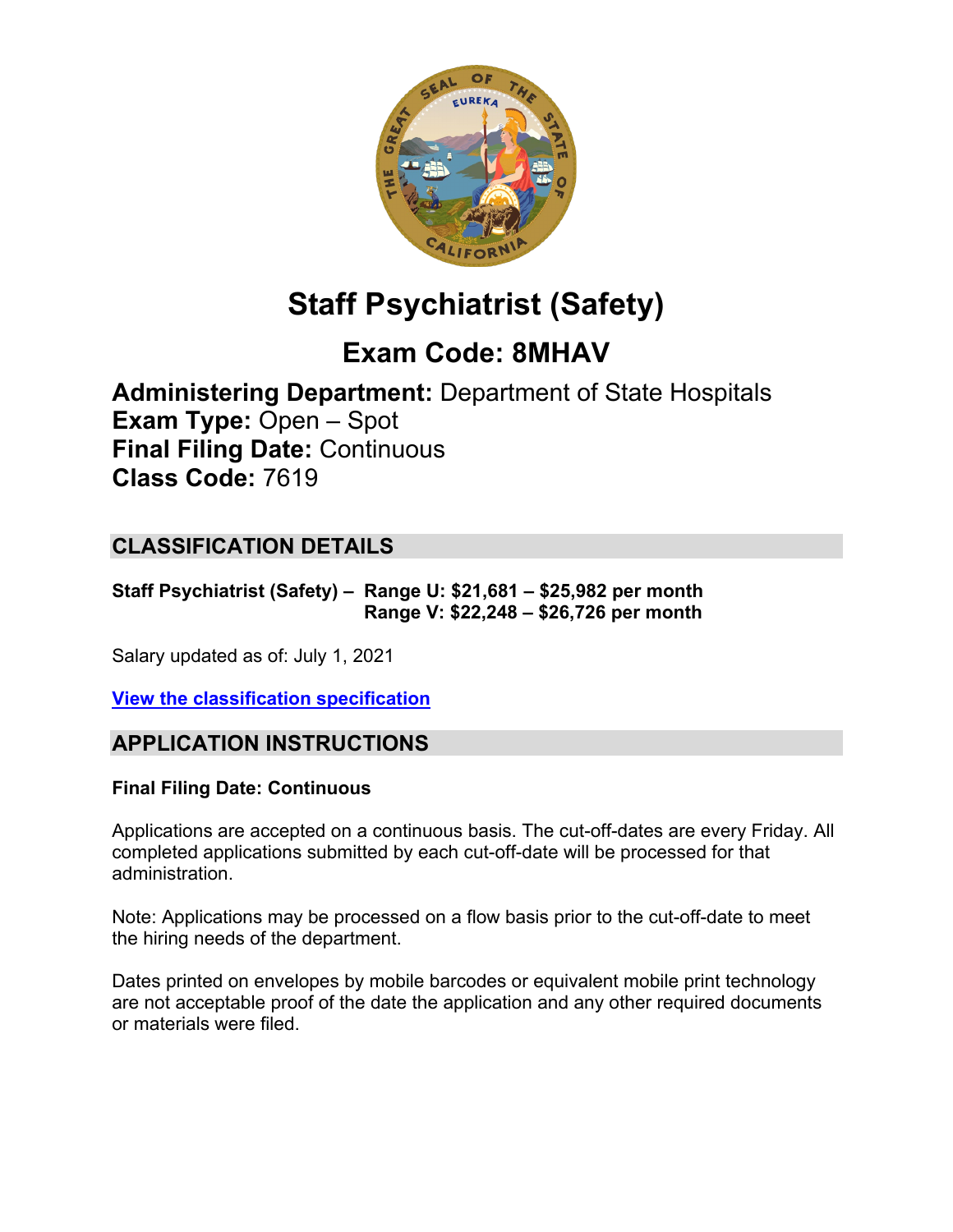#### **Who Should Apply**:

Applicants who meet the Minimum Qualifications as stated on this bulletin may apply for and take this examination. Once you have taken this examination, you may not retake it for **12** months.

Unless otherwise stated on this bulletin, you must meet the Minimum Qualifications by the Final Filing Date or cut-off-date stated above.

#### **How to Apply**:

Applicants are required to submit an [Examination Application \(STD 678\),](https://jobs.ca.gov/pdf/std678.pdf) found at [www.calcareers.ca.gov,](http://www.calcareers.ca.gov/) either by mail, in person, or via email to the address listed below.

#### **Note: A separate Job Application may be required to be submitted for job advertisements when applying for a vacant position.**

Indicate the Classification on your Examination Application (STD 678).

You may apply by mail, in person, or via email to:

**DEPARTMENT OF STATE HOSPITALS – ATASCADERO EMPLOYMENT OFFICE 10333 EL CAMINO REAL P.O. BOX 7005 ATASCADERO, CA 93423-7005 (805) 468-3384 / TTY/TDD (805) 468-2009 [ASHEmployment@dsh.ca.gov](mailto:ASHEmployment@dsh.ca.gov)**

TTY/TDD is a Telecommunications Device for the Deaf, and is reachable only from phones equipped with a TTY/TDD Device.

In person hours: Monday through Friday, 8am to 5pm (excluding State holidays)

#### **Special Testing Arrangements:**

If you require assistance or alternative testing arrangements due to a disability, please contact the testing department listed in the Contact Information section of this bulletin.

#### **MINIMUM QUALIFICATIONS**

All applicants must meet the education and/or experience requirements as stated on this exam bulletin to be accepted into the examination. Part-time or full-time jobs, regardless of whether paid or volunteer positions, and inside or outside California state service will count toward experience.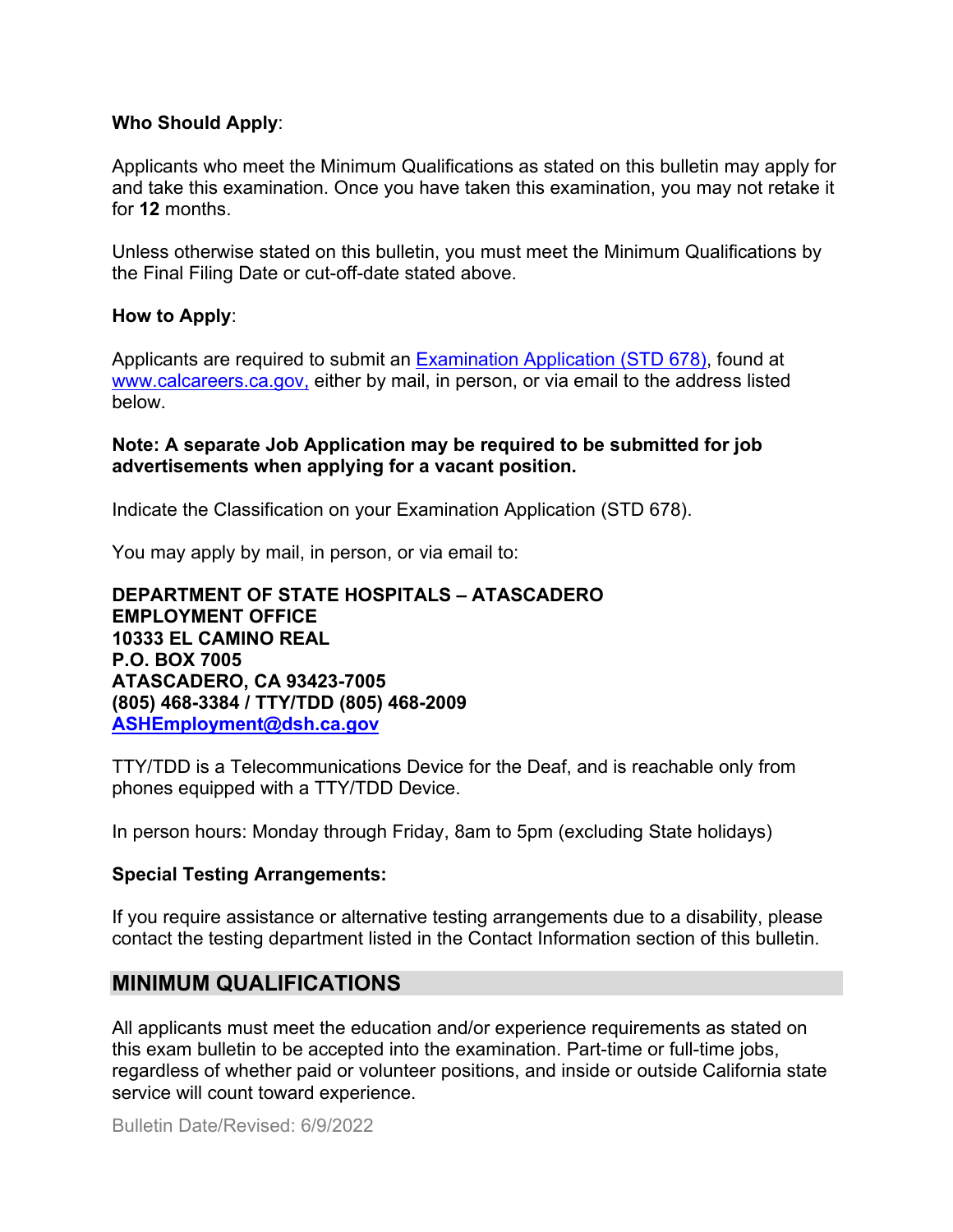Possession of the legal requirements for the practice of medicine in California as determined by the California Board of Medical Quality Assurance or the California Board of Osteopathic Examiners. (Applicants who are in the process of securing approval of their qualifications by the California Board of Medical Quality Assurance or the California Board of Osteopathic Examiners will be admitted to the examination, but the Board to which application is made must determine that all legal requirements have been met before candidates will be eligible for appointment.)

### **And**

One year of experience in the practice of psychiatry or completion of one year of an approved residency in psychiatry.

### **SPECIAL PERSONAL CHARACTERISTICS**

Willingness to work at developmental centers, State hospitals, or correctional facilities contracting with the Department of Mental Health for diagnostic and treatment services; demonstrated leadership ability; sympathetic and objective understanding of the problems of developmentally or mentally disordered offenders; tact; patience; and emotional stability.

### **SPECIAL PHYSICAL CHARACTERISTICS**

Incumbents must possess and maintain sufficient strength, agility, and endurance to perform during physically, mentally, and emotionally stressful and emergency situations encountered on the job without endangering their own health and well-being or that of their fellow employees, forensic clients, patients, inmates, or the public.

### **DRUG TESTING REQUIREMENTS**

Applicants for positions in this class are required to pass a drug- screening test. (The drug-screening test will be waived for employees who are currently in a designated "sensitive" class for which drug testing is required under State Personnel Board Rule 213.)

### **POSITION DESCRIPTION**

Under general directions, to perform responsible psychiatric work in a State developmental center or hospital or in a review, evaluation, or consultative capacity; and to do other related work.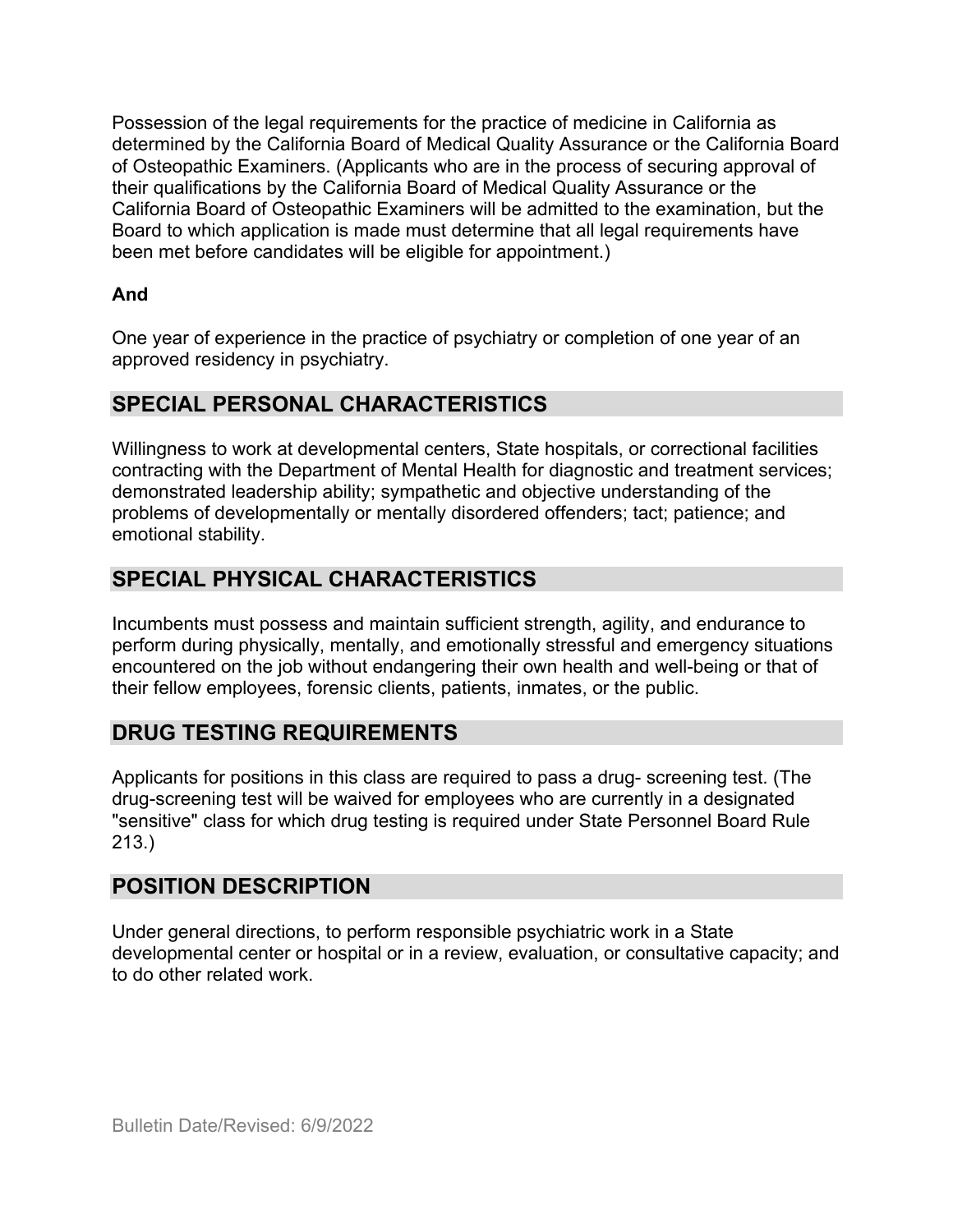### **EXAMINATION SCOPE**

This examination consists of the following components:

#### **This examination may consist of a Qualifications Appraisal Panel (QAP) interview weighted 100%**

In order to obtain a position on the eligible list, a minimum rating of 70% must be attained. *Candidates who do not appear for the interview will be disqualified.*

If conditions warrant, this examination may utilize an evaluation of each candidate's education and experience compared to a standard developed from the class specification. It is important that each candidate provide details and completely fill out their application. List all experience relevant to the "Minimum Qualifications" for admittance to the examination shown on this announcement.

#### **Exam Considerations for Education and Experience:**

- 1. The breadth, quality, and length of time of the education and experience.
- 2. The relevance of the education and experience to the qualifications of the classifications.
- 3. The degree to which the competitor's total education and work history represent suitable preparation to successfully perform the duties and tasks of the class.

In addition to evaluating applicants' relative knowledge, skills, and ability, as demonstrated by quality and breadth of education and/or experience, emphasis in each exam component will be measuring competitively, relative job demands, each applicant's:

#### **Knowledge of:**

- 1. Principles and methods of psychiatry, general medicine, and surgery, and skill in their application.
- 2. Current developments in the field of psychiatry.
- 3. Mental hospital organization and procedures.
- 4. Principles and application of psychiatry social work, clinical psychology, physical therapy, various rehabilitation therapies, and other ancillary medical services.
- 5. Principles and techniques of psychiatric research.
- 6. Principles and practices of effective supervision and directing the work of others.

#### **Ability to:**

- 1. Direct the work of others.
- 2. Instruct in the principles and practices of psychiatry.
- 3. Interpret laboratory analysis and x-rays.
- 4. Prepare and supervise the preparation of case histories and the keeping of hospital records.
- 5. Analyze situations accurately and take effective action.

Bulletin Date/Revised: 6/9/2022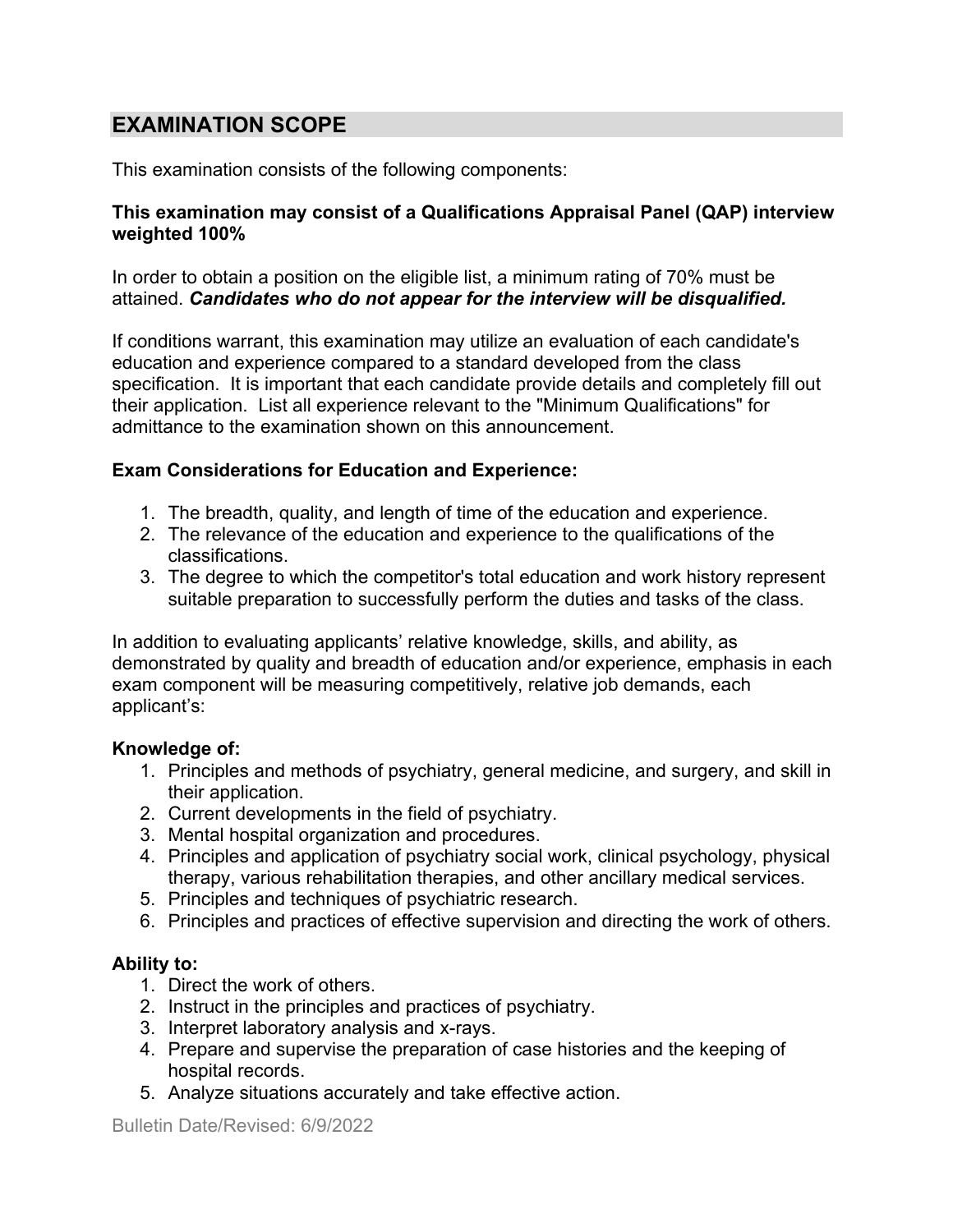### **ELIGIBLE LIST INFORMATION**

A Departmental, Open – Spot eligible list for the **Staff Psychiatrist (Safety)** classification will be established for:

#### **Department of State Hospitals – Atascadero**

The names of **successful** competitors will be merged onto the eligible list in order of final score regardless of exam date. Eligibility expires **12 months** after it is established unless the needs of the department warrant a change in this period. After eligibility expires applicants must retake the examination to reestablish eligibility.

Veterans' Preference will be granted for this examination. In accordance with Government Codes 18973.1 and 18973.5, whenever any veteran, or widow or widower of a veteran achieves a passing score on an open examination, he or she shall be ranked in the top rank of the resulting eligible list.

Veterans' status is verified by the California Department of Human Resources (CalHR). Information on this program and the Veterans' Preference Application (Std. form 1093) is available online at the following website:

<https://www.jobs.ca.gov/CalHRPublic/Landing/Jobs/VeteransInformation.aspx>

Additional information on veteran benefits is available at the Department of Veterans Affairs.

Career credits are not granted for examinations administered on an Open or Promotional basis.

### **TESTING DEPARTMENTS**

Department of State Hospitals – Atascadero

### **CONTACT INFORMATION**

Questions relating to this exam should be directed to:

#### **DEPARTMENT OF STATE HOSPITALS – ATASCADERO EMPLOYMENT OFFICE MONDAY THROUGH FRIDAY, 8AM TO 5PM (EXCLUDING STATE HOLIDAYS) PHONE: (805) 468-3384 / TTY/TDD (805) 468-2009**

TTY/TDD is a Telecommunications Device for the Deaf, and is reachable only from phones equipped with a TTY/TDD Device.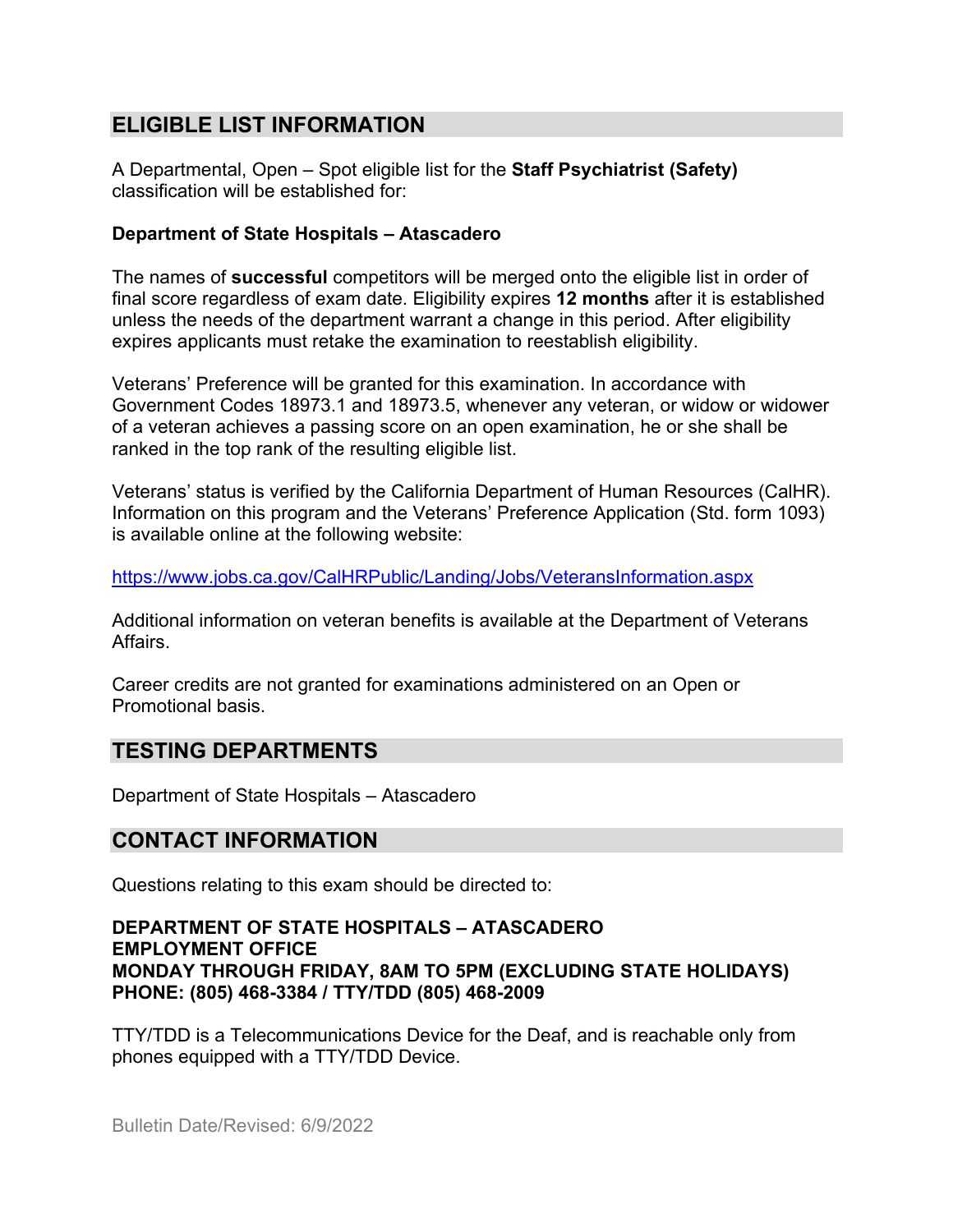### **EQUAL OPPORTUNITY EMPLOYER**

The State of California is an equal opportunity employer to all, regardless of age, ancestry, color, disability (mental and physical), exercising the right of family care and medical leave, gender, gender expression, gender identity, genetic information, marital status, medical condition, military or veteran status, national origin, political affiliation, race, religious creed, sex (includes pregnancy, childbirth, breastfeeding, and related medical conditions), and sexual orientation.

### **DRUG-FREE STATEMENT**

It is an objective of the State of California to achieve a drug-free State work place. Any applicant for State employment will be expected to behave in accordance with this objective, because the use of illegal drugs is inconsistent with the law of the State, the rules governing civil service, and the special trust placed in public servants.

### **GENERAL INFORMATION**

Examination and/or Employment Application (STD 678) forms are available at the California Department of Human Resources, local offices of the Employment Development Department, and through your CalCareer Account at the following website:

#### **http://www.CalCareers.ca.gov/**

If you meet the requirements stated on this examination bulletin, you may take this examination, which is competitive. Possession of the entrance requirements does not assure a place on the eligible list. Your performance in the examination described in this bulletin will be rated against a predetermined job-related rating, and all applicants who pass will be ranked according to their score.

The Department of State Hospitals reserves the right to revise the examination plan to better meet the needs of the service if the circumstances under which this examination was planned change. This examination may be canceled by the Department of State Hospitals at any time prior to the establishment of the employment list. Such revision or cancelation will be in accordance with civil service laws and rules and all applicants will be notified.

General Qualifications: Applicants must possess essential personal qualifications including integrity, initiative, dependability, good judgement, the ability to work cooperatively with others, and a state of health consistent with the ability to perform the assigned duties of the class. A medical examination may be required. In open examinations, investigation may be made of employment records and personal history and fingerprinting may be required.